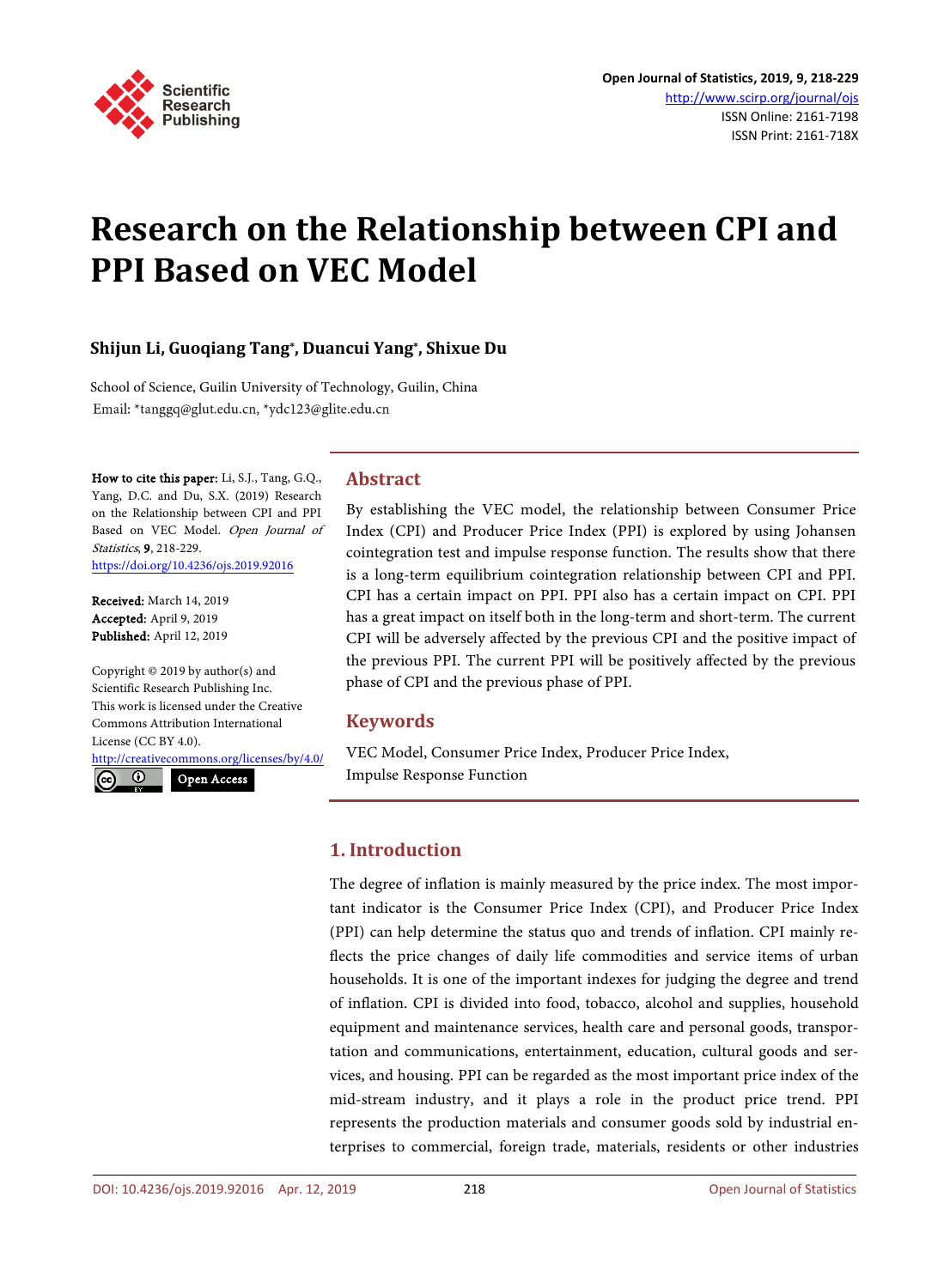and sectors. It reflects the impact of ex-factory price changes on industrial output value within a certain period of time. It is not only the main indicator for judging inflation, but also the important basis for the formulation of policies PPI covers more than 4000 products in 39 industrial sectors. The National Bureau of Statistics divides the PPI into production data PPI and living data PPI. The production data PPI can be subdivided into extractive industry production data PPI, raw material production data PPI and processing industry production data PPI. And living data PPI can be subdivided into food products PPI, clothing PPI, general merchandise PPI and consumer durables PPI. Economic life can be understood depth by studying the relationship between CPI and PPI [\[1\].](#page-11-0)

Through the price conduction law, the fluctuation of PPI will be transmitted to CPI. In turn, the fluctuation of CPI will also affect PPI. The two price indices can be described as an industrial chain connecting from upstream production to downstream consumption. PPI reflects upstream. With changes in production prices, CPI reflects changes in downstream consumption. According to the theory of production chain transfer, from the perspective of supply shock, price fluctuations are generally transmitted from upstream to downstream. Eventually, the fluctuation of PPI will cause CPI changes, but there will be a certain lag period; demand decision theory holds that the ultimate goal of all economic activities is to provide goods and services to consumers, so the consumer's demand will determine the price of these final consumer goods, and ultimately reflect the reverse mechanism of CPI to PPI. More research shows that the causal relationship between CPI and PPI is not one-way, but two-way, complex and non-linear [\[2\].](#page-11-1) The difference in CPI-PPI reflects the growth of corporate earnings: CPI-PPI has a strong leading role in industrial enterprise profits. The CPI-PPI indicator also has a strong correlation with the overall growth rate of the economy. The smaller the difference of CPI-PPI, the higher the operating cost of the enterprise, the lower the profit of the enterprise, the slower growth of the profit of the enterprise, and the slower economic growth. The greater the difference between CPI and PPI, the more the corporate profits are rebounding. The growth rate of corporate profits is rising, and the economic growth momentum is strong.

Many scholars have studied the relationship between CPI and PPI. Chen Yu (2011) studied the relationship between PPI, enterprise commodity price index, M2 and CPI through the Granger causality test and cointegration theory, and indirectly confirmed that PPI is one-way causality of CPI [\[3\].](#page-11-2) He Liping and Fan Gang and other scholars (2008) used the CPI and PPI data from January 2001 to July 2008 to conduct empirical research. The Granger causality test showed that there was One-way transmission CPI to PPI. To the conduction mechanism, the lag of conduction time is about 1 - 3 months [\[4\];](#page-11-3) Xu Weikang (2010) used the same data as the He Liping to find the Granger reason for each other in the short and long term [\[5\].](#page-11-4) Yang Zihui (2013) and Yang Can (2013) used empirical research on nonlinear Granger causality test and non-parametric frequency domain method. The conclusion is that CPI and PPI are complex nonlinear causalit[y \[6\]](#page-11-5) [\[7\].](#page-11-6)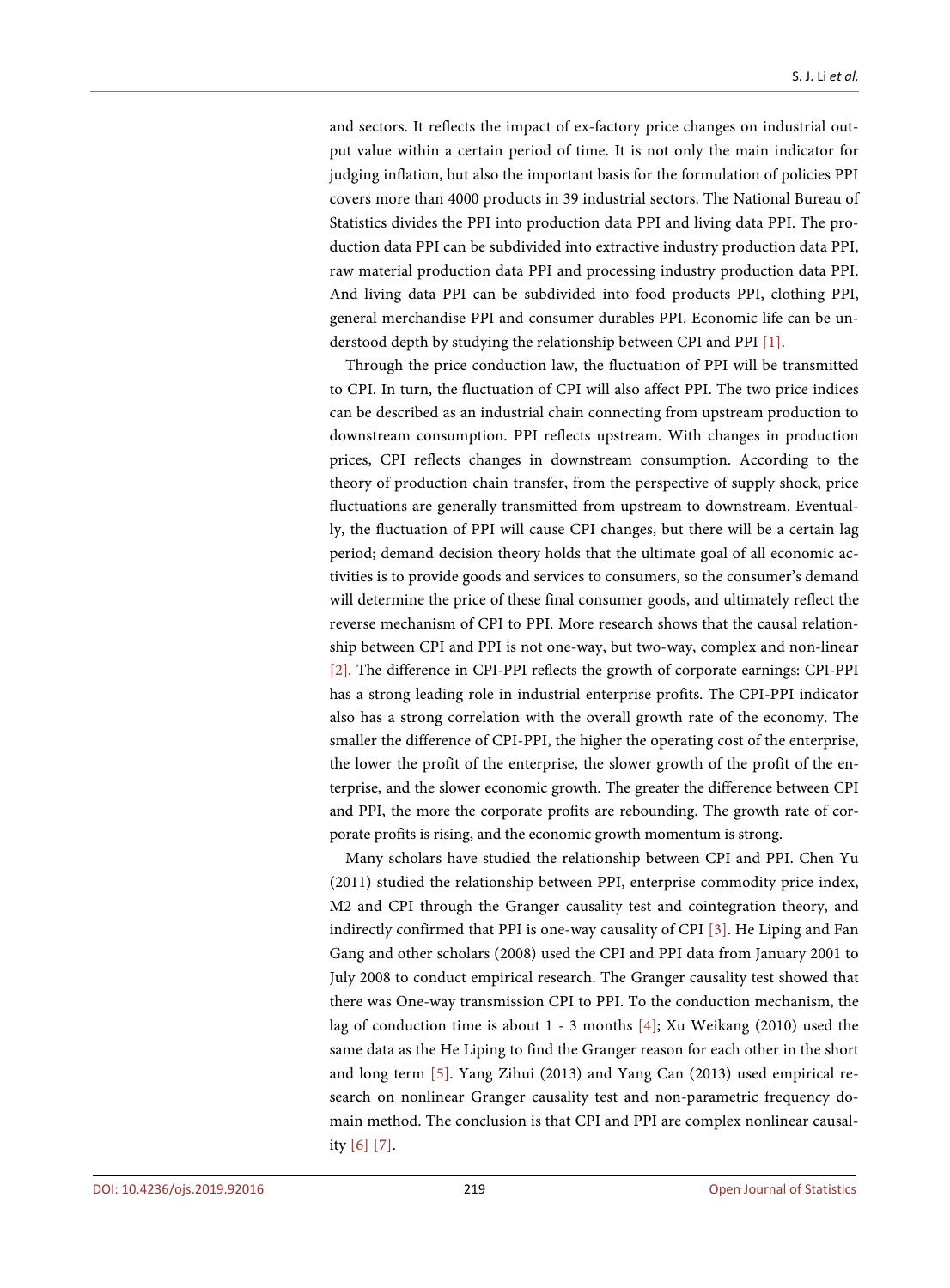Previous studies have shown that there is a certain relationship between CPI and PPI, and both are important indexes reflecting the trend of economic development. Therefore, this paper studies the relationship between CPI and PPI by fitting the VEC model, and in-depth study of its internal relationship will help to understand the internal law of macroeconomic operation and facilitate the formulation and implementation of policies. The structure of the article is as follows: Section 1 is the introduction; Section 2 is the model introduction and modeling steps; Section 3 is the empirical study; Section 4 is the conclusion.

# **2. Model Introduction and Modeling Steps**

## **2.1. VAR Model**

The vector autoregressive model (VAR model) was proposed by Sims C A in 1980 and is mainly used to analyze and predict the dynamic impact of random disturbance on the system, the magnitude of the impact, the positive and negative and the duration of time [\[8\].](#page-11-7) The focus of the VAR model is not on interpreting the estimated parameters, but on interpreting and analyzing the interrelationships among the variables through the impulse response function and the variance decomposition.

Let  $Y_t = (y_{1t}, y_{2t}, \dots, y_{nt})'$  denote an  $(n \times 1)$  vector of time series variables. The basic p-lag vector autoregressive  $(VAR(p))$  model has the form:

$$
Y_t = c + \prod_1 y_{t-1} + \prod_2 y_{t-2} + \dots + \prod_p y_{t-p} + \varepsilon_t, \ t = 1, 2, \dots, T
$$
 (1)

where  $\prod_i$  are  $(n \times n)$  coefficient matrices and  $\varepsilon_i$  is an  $(n \times 1)$  unobservable zero mean white noise vector process (serially uncorrelated or independent) with time invariant covariance matrix  $\Sigma$ . The stability condition of the VAR(p) model is that the characteristic equation is required.  $\left| \prod_i -\lambda E \right| = 0$  The roots are all within the unit circle.

## **2.2. Johansen Cointegration Tes[t \[9\]](#page-11-8)**

In 1990, Johansen and Juselius proposed the Johansen cointegration test, which is a test method for testing regression coefficients based on the VAR model, and can also be used for cointegration tests between multiple variables.

For  $Y_t = (y_{1t}, y_{2t}, \dots, y_{nt})^T$ , a cointegration definition can be used to discuss whether there is a cointegration relationship between this variable. The definition of cointegration is as follows:

The components of the n-dimensional vector time series  $Y_t$ , are called  $d$ , *b*-order cointegration. Recorded as  $Y_t \sim CI(d,b)$ , if the following two points are met:

- 1)  $Y_t \sim I(d)$ , require that each component of  $Y_t$  is *d*-order and monolithic;
- 2) There is a non-zero vector  $\beta$ , make  $\beta'Y_t \sim I(d-b)$ ,  $0 < b \le d$ .

The abbreviation  $Y_t$  is cointegration, and the vector  $\beta$  becomes a cointegration vector.

There are at most  $n - 1$  linearly independent cointegration vectors for the *n*-dimensional vector time series *Y<sub>t</sub>*.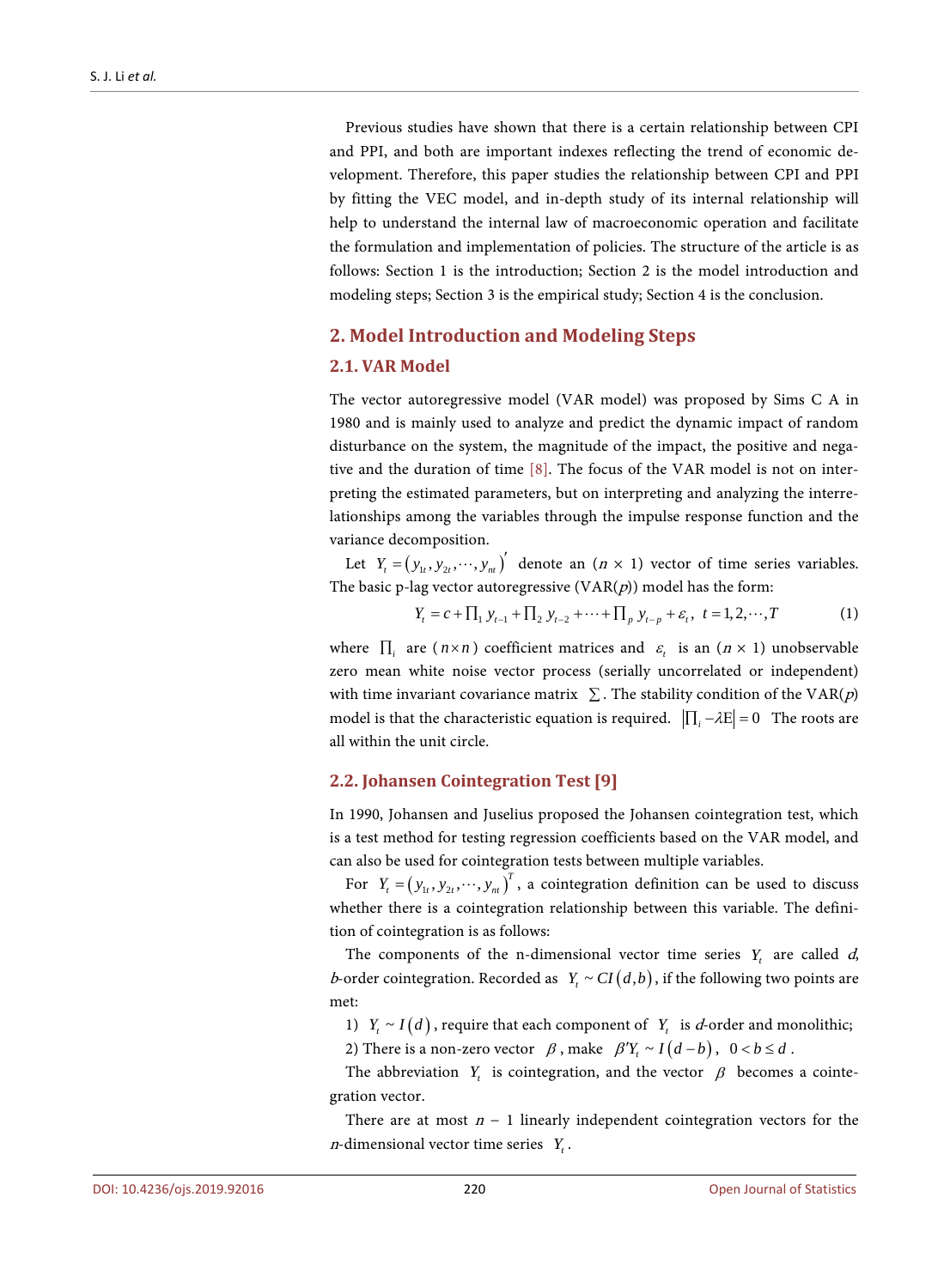#### **2.3. The Basic Idea of Impulse Response Function [10]**

In practical applications, because the VAR model is a non[-theore](#page-11-9)tical model, it does not have to make any a priori constraints on the variables, so when analyzing the VAR model, it is generally not analyzed that one variable will produce another variable. How to influence, but to analyze the dynamic impact on the system when an error term changes, that is, when the model is subjected to some kind of impact, this analysis method is called the impulse response function.

The impulse response function analysis method can be used to describe the response of the impact of the error term on the endogenous variable, that is, the impact of the impact of one standard deviation on the random error term on the current value and future value of the endogenous variable.

The basic idea of the impulse response function analysis method is introduced below by taking the VAR(2) model with two variables as an example.

$$
\begin{cases}\ny_{1t} = a_1 y_{1t-1} + a_2 y_{1t-2} + b_1 y_{2t-1} + b_2 y_{2t-2} + \varepsilon_{1t} \\
y_{2t} = c_1 y_{1t-1} + c_2 y_{1t-2} + d_1 y_{2t-1} + d_2 y_{2t-2} + \varepsilon_{2t}\n\end{cases}, \quad t = 1, 2, \dots, T
$$
\n(2)

In formula (2), Pending parameter  $a_i, b_i, c_i, d_i$ ,  $\varepsilon_t = (\varepsilon_{t}, \varepsilon_{2t})'$  random disturbance. Assume that it is a white noise vector with the following properties:

$$
E(\varepsilon_{ii}) = 0, \forall t, i = 1, 2
$$
  
\n
$$
var(\varepsilon_{i}) = E(\varepsilon_{i}\varepsilon'_{i}) = \sum = {\sigma_{ij}}, \forall t
$$
  
\n
$$
E(\varepsilon_{ii}\varepsilon_{is}) = 0, \forall t \neq s, i = 1, 2
$$
\n(3)

Assume that it is starting from the 0th period, and set

$$
y_{1t-1} = y_{1t-2} = y_{2t-1} = y_{2t-2} = 0,
$$

Also set in the 0th period given the disturbance term  $\varepsilon_{10} = 1$ ,  $\varepsilon_{20} = 0$ , And other disturbance items are 0.  $\varepsilon_{1t} = \varepsilon_{2t} = 0 (t = 1, 2, \cdots)$ . This is called the impulse response of phase 0 to  $y_t$ .

#### **2.4. VEC Model [\[10\]](#page-11-9)**

Engle and Granger combine the cointegration theory with the error correction model to establish a vector error correction model, the VEC model. As long as there is a cointegration relationship between the variables, the error correction model (ECM) can be derived from the autoregressive distribution lag model. In the VAR model, each equation is an autoregressive distribution lag model. Therefore, we can think that the VEC model is a VAR model with cointegration constraints.

According to the cointegration equation, the expression of the VEC model can be obtained:

$$
\Delta y_t = \alpha \beta' y_{t-1} + \sum_{i=1}^{p-1} \Gamma_i \Delta y_{t-i} + \mu_t
$$
\n(4)

among them, 1 *p*  $\Gamma_i = -\sum_{j=i+1}^{i} \prod_j$ ,  $\Delta y_i$  is the stationary value of  $y_i$  after differential

transformation,  $\alpha$  is a coefficient vector,  $\beta$  is a cointegration vector, and  $\mu$ , is a random perturbation vector.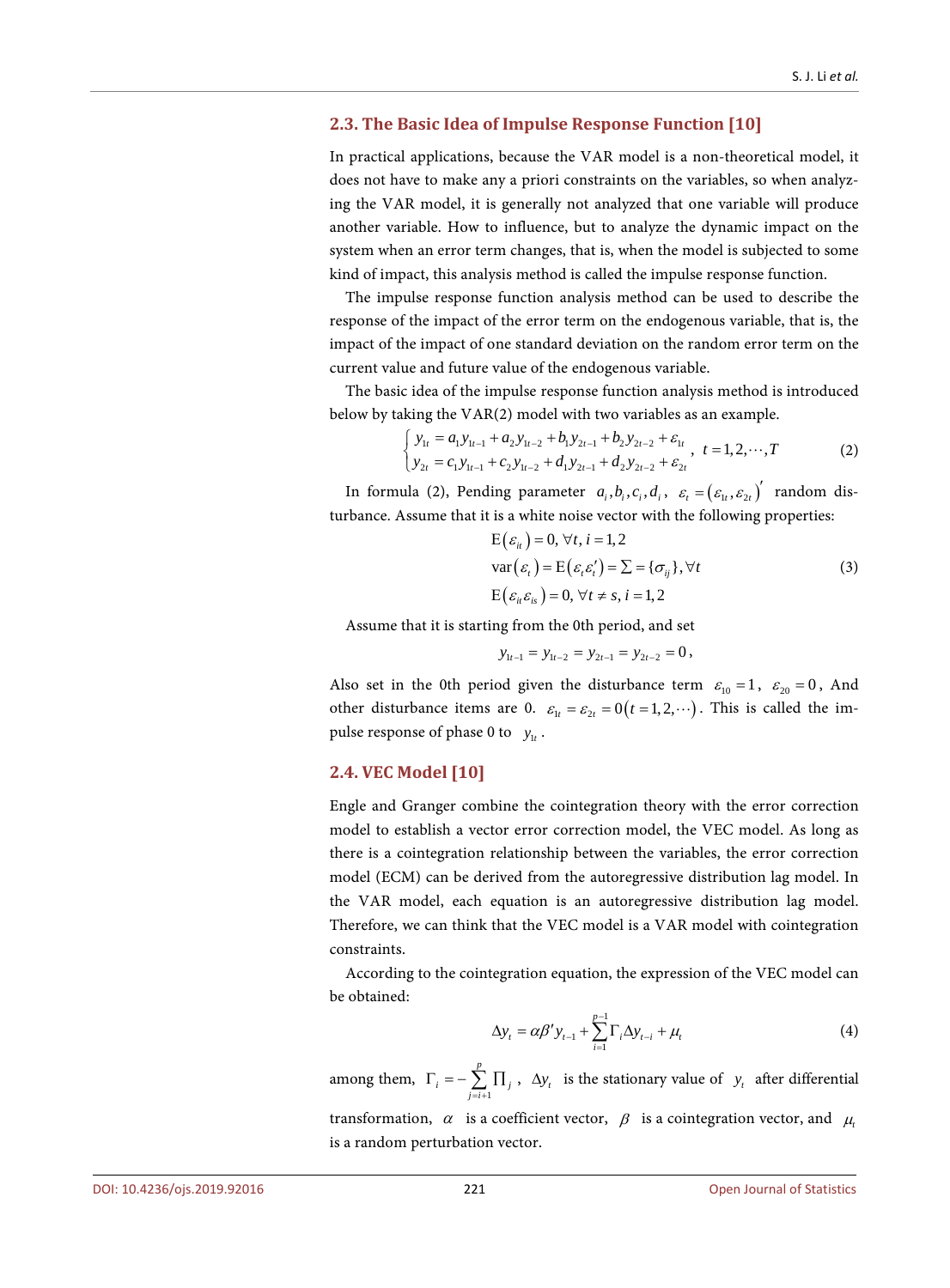Equation (4) can also be expressed as:

$$
\Delta y_t = \alpha \cdot \text{ecm}_{t-1} + \sum_{i=1}^{p-1} \Gamma_i \Delta y_{t-i} + \mu_t \tag{5}
$$

Each equation in Equation (5) is an error correction model. Where  $1 \text{ term}_{t-1} = \beta' y_{t-1}$  is the error correction term vector, reflecting the long-term equilibrium relationship between variables. The coefficient vector  $\alpha$  reflects the adjustment speed of the variable to the equilibrium state when it deviates from the long-term equilibrium state. All coefficients of the difference term as explanatory variables reflect the effect of short-term fluctuations of each variable on short-term changes as explanatory variables.

#### **2.5. Modeling Steps**

This paper explores the relationship between CPI and PPI by establishing a VEC model and using co-integration test and impulse response function. The modeling steps are as follows:

1) In order to eliminate seasonal trends and heteroscedasticity and reduce fluctuations, first-order differences between CPI sequences and PPI sequences to conduct DCPI and DPPI sequences;

2) Perform unit root test on sequence CPI, PPI, DCPI, DPPI;

3) Determining the maximum lag order p of the VAR model by the SC criterion;

4) Construct the VAR $(p)$  model with the maximum lag order  $p$ , and verify the stability of the  $VAR(p)$  model using the AR root chart;

5) Johansen cointegration test on the first-order single-sequence CPI and PPI, and check whether there is a long-term cointegration relationship;

6) Based on the cointegration test, the impulse response function of the VAR model is analyzed;

7) Explore the short-term fluctuations and long-term equilibrium between CPI and PPI through the VEC model.

# **3. Empirical Research**

## **3.1. Data Source**

The data in this paper comes from the Eastern Fortune Network. The monthly data of China's consumer price index (CPI) and industrial producers' price index (PPI) from January 2008 to December 2018 are selected. The total data are 132 months. [Figure 1](#page-5-0) shows time series chart of the Consumer Price Index (CPI) and the Producer Price Index (PPI). It can be seen from [Figure 1](#page-5-0) that the PPI is always higher than CPI from November 2016 to November 2018. PPI fluctuates sharply compared to CPI.

## **3.2. Sequence Stability Test**

It can be seen from [Figure 1](#page-5-0) that the CPI sequence and the PPI sequence change with time. The time serieschart shows that the CPI sequence and the PPI sequence have obvious non-stationarity. The volatility of the PPI sequence is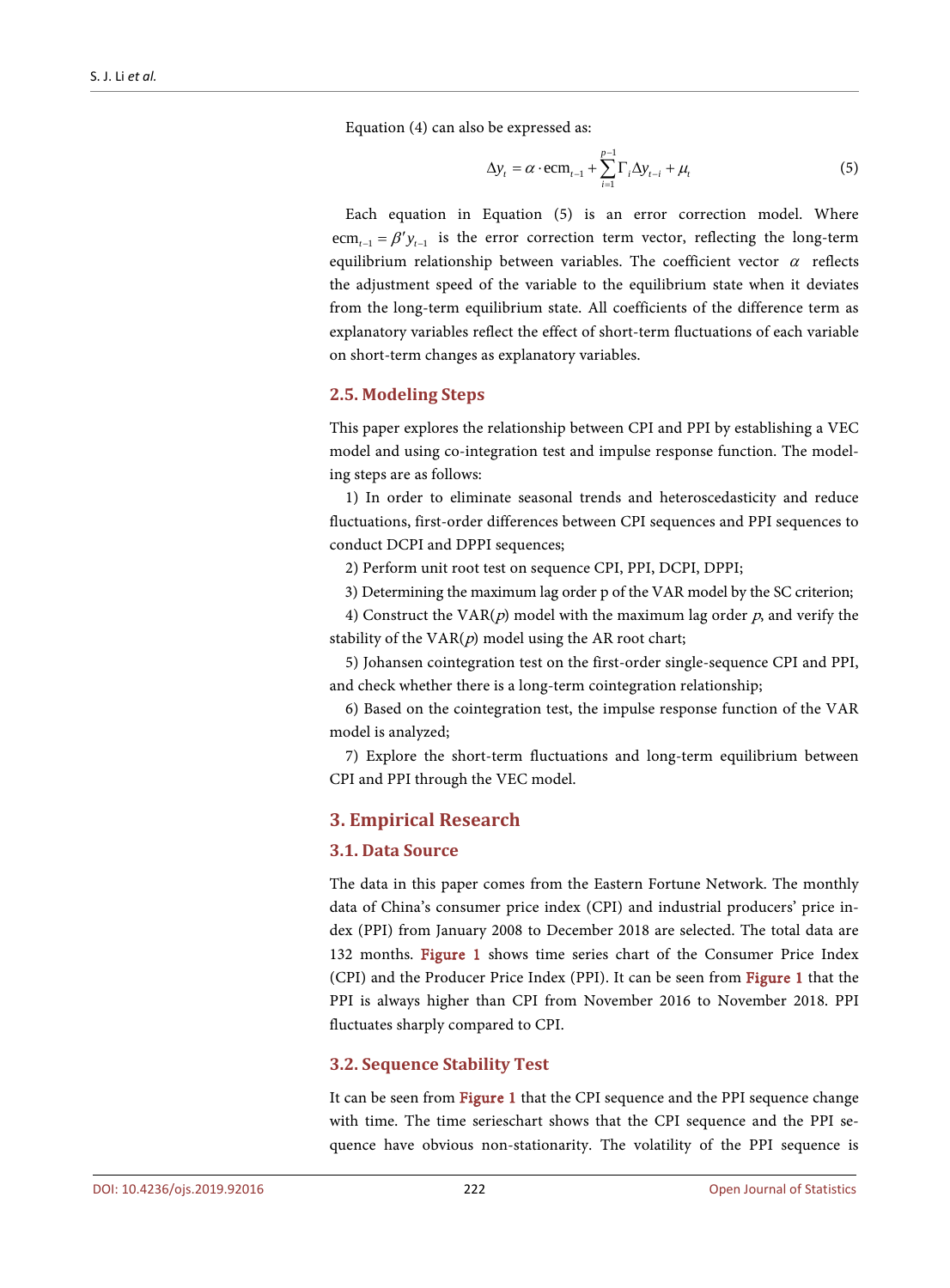<span id="page-5-0"></span>

Figure 1. Time series diagram of CPI and PPI.

obviously stronger than that CPI sequence. From the objective point of view, it is necessary to judge the stationarity of the sequence by unit root test. In order to eliminate seasonal trends and heteroscedasticity and reduce fluctuations, the sequence CPI and PPI are subjected to first-order difference respectively, and the generated sequences are recorded as sequence DCPI and DPPI respectively, and the unit root test are performed on the two sequences. The <sup>P</sup>-value is defined as the probability, under the null hypothesis H,  $Pr(X \ge x|H)$  for right tail event,  $Pr(X \le x|H)$  for left tail event,  $2 \min \{ Pr(X \le x|H), Pr(X \ge x|H) \}$  for double tail event.

It can be seen from [Table 1](#page-6-0) that the ADF test values of the sequence CPI and PPI are greater than the *t*-statistic thresholds of the test levels of 1%, 5%, and 10%, and the probability <sup>P</sup> values are all greater than 0.10. The original hypothesis cannot be rejected, the sequence CPI and PPI are non-stationary sequence. The differenced sequence is DCPI and DPPI. The ADF test value is less than the t-statistic threshold of 1%, 5% and 10% of the test level, and the probability  $P$ value is less than 0.01, which means the sequence DCPI and DPPI are considered to be stationary sequences. The sequence CPI and PPI are first order single-order sequences, indicating that the two may have a long-term co-integration relationship.

#### **3.3. VAR Model Maximum Lag Order**

Before constructing the VAR model, the Schwartz Criterion (SC) was used to determine the maximum lag order p of the model. The results are shown in [Ta](#page-6-1)[ble 2.](#page-6-1)

It can be seen from [Table 2](#page-6-1) that the minimum of order  $P$  corresponding to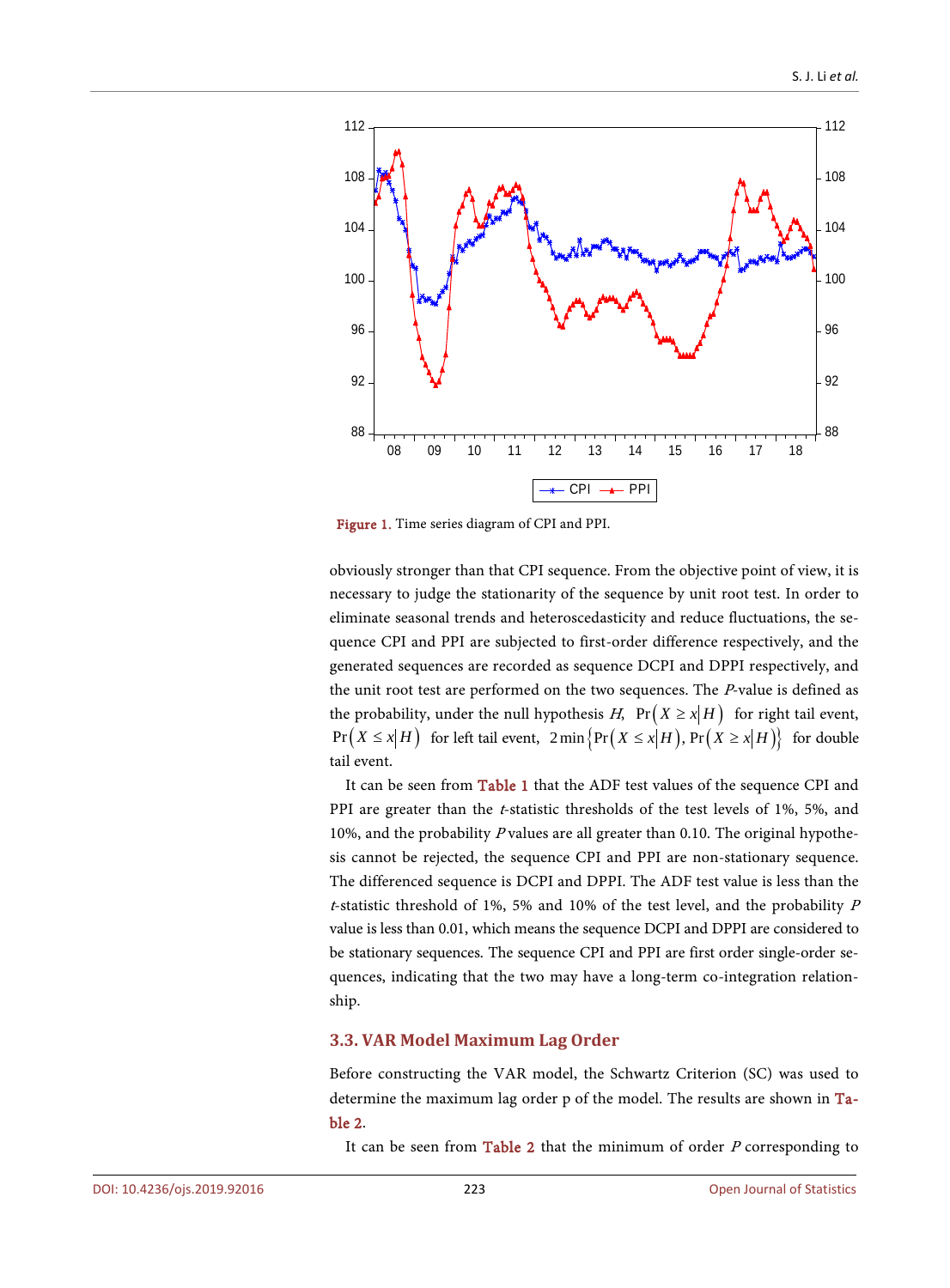| sequence    | ADF test value- | Significant level |             |             |        |              |
|-------------|-----------------|-------------------|-------------|-------------|--------|--------------|
|             |                 | $1\%$             | 5%          | 10%         | Pvalue | Stationarity |
| <b>CPI</b>  | 0.066846        | $-2.584539$       | $-1.943540$ | $-1.614941$ | 0.7022 | Non-stable   |
| <b>PPI</b>  | $-0.707841$     | $-2.583011$       | $-1.943324$ | $-1.615075$ | 0.4084 | Non-stable   |
| <b>DCPI</b> | $-6.427866$     | $-2.584539$       | $-1.943540$ | $-1.614941$ | 0.0000 | smooth       |
| <b>DPPI</b> | $-4.920177$     | $-2.583011$       | $-1.943324$ | $-1.615075$ | 0.0000 | smooth       |

<span id="page-6-0"></span>Table 1. Unit root test results of two sequences.

<span id="page-6-1"></span>

| Table 2. Maximum lag order selection criteria. |  |  |  |
|------------------------------------------------|--|--|--|
|------------------------------------------------|--|--|--|

| Lag            | LogL        | <b>LR</b>   | <b>FPE</b>  | AIC.      | SC        | HQ        |
|----------------|-------------|-------------|-------------|-----------|-----------|-----------|
| $\mathbf{0}$   | $-571.0934$ | NA          | 35.43458    | 9.243442  | 9.288930  | 9.261920  |
| 1              | $-271.4000$ | 584.8855    | 0.300730    | 4.474193  | 4.610658  | 4.529628  |
| $\overline{2}$ | $-191.6153$ | 153.1351    | 0.088584    | 3.251859  | 3.479301* | 3.344252  |
| 3              | $-183.7764$ | 14.79282    | 0.083278    | 3.189941  | 3.508360  | 3.319290* |
| $\overline{4}$ | $-177.6029$ | $11.45070*$ | $0.080431*$ | 3.154886* | 3.564282  | 3.321192  |
| 5              | $-175.3695$ | 4.070517    | 0.082791    | 3.183380  | 3.683752  | 3.386643  |
| 6              | $-175.2173$ | 0.272599    | 0.088145    | 3.245440  | 3.836789  | 3.485660  |
| 7              | $-174.1344$ | 1.903796    | 0.092469    | 3.292490  | 3.974816  | 3.569667  |
| 8              | $-169.2561$ | 8.419016    | 0.091268    | 3.278324  | 4.051627  | 3.592458  |

the SC is 2, so the VAR model selects the lag order  $P = 2$  as the maximum lag order.

#### **3.4. Establishment and Verification of VAR Model**

To establish a matrix form of the VAR(2) model:

$$
\begin{pmatrix} \text{CPI} \\ \text{PPI} \end{pmatrix}_{t} = \begin{pmatrix} 8.916056 \\ 3.592720 \end{pmatrix} + \begin{pmatrix} 0.768439 & 0.219738 \\ 0.180074 & 1.743875 \end{pmatrix} \begin{pmatrix} \text{CPI} \\ \text{PPI} \end{pmatrix}_{t-1} + \begin{pmatrix} 0.138832 & -0.214378 \\ -0.169544 & -0.790326 \end{pmatrix} \begin{pmatrix} \text{CPI} \\ \text{PPI} \end{pmatrix}_{t-2} + \begin{pmatrix} \mu_{1t} \\ \mu_{2t} \end{pmatrix}
$$
 (6)

The SC value of the VAR(2) model is 3.479301, and the SC value is the smallest, indicating that the established VAR(2) model works well. In order to verify the smoothness of the VAR model, the AR root chart is used for verification. It can be seen from [Figure 2](#page-7-0) that the modulus of all unit root reciprocals falls within the unit circle, which means the established VAR(2) model is stable. The  $X$  and  $Y$  axes of [Figure 2](#page-7-0) represent the coefficients of the eigenvalues, respectively. The four points in the unit circle are (0.92, 0.00), (0.89, −0.18), (0.89, 0.18), (−0.19, 0.00).

#### **3.5. Johansen Cointegration Test**

When the sequence is a non-stationary, pseudo-regression may occur in the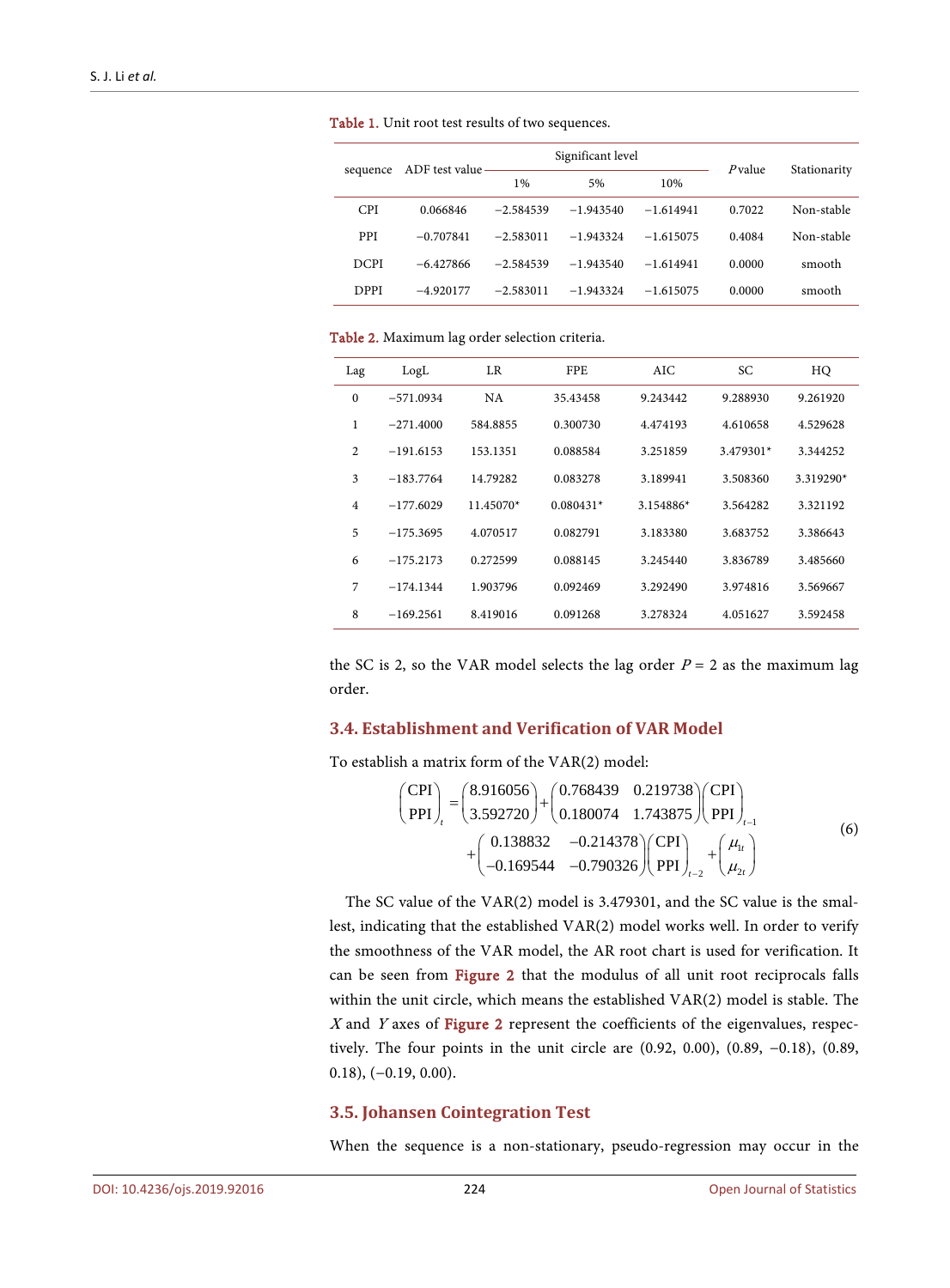<span id="page-7-0"></span>

Inverse Roots of AR Characteristic Polynomia

Figure 2. Distribution of AR unit roots.

construction model. The purpose of the cointegration test is to test whether the causal relationship described by the regression equation is a pseudo-regression. That is to say, whether there is a long-term stable relationship between the variables. The cointegration test requires that each sequence must be a non-stationary sequence and single-order single-sequence. From the unit root test results, it can be known that the sequence CPI and PPI meet the requirements of the cointegration test.

It can be seen from [Table 3](#page-8-0) that at the 5% significance level, the trace statistic test value is greater than the critical value, and the p values of the first row and the second row are 0.0007 and 0.0025, both are less than 0.05, rejecting the null hypothesis that there's no cointegration relationship. The conclusion is that there is a long-term cointegration relationship between the consumer price index and the industrial producer's ex-factory price index. After standardizing the cointegration coefficient, the resulting cointegration equation is as follows:

$$
CPI = 0.923276PPI + \mu_t \tag{7}
$$

#### **3.6. Analysis of Impulse Response Function**

In order to describe the impact of a standard deviation on the random error term on the current and future values of the variable, this paper uses the impulse response function to analyze the response of consumer price index to the producer price index.

From the impulse response results in [Figure 3,](#page-8-1) the impact of consumer price index on itself, reached a maximum of 0.53 at the first period, then began to decline to 0.44 of the second period, then rose to 0.46 in the third period, and then began a slow decline. It can be seen that consumer price index has short-term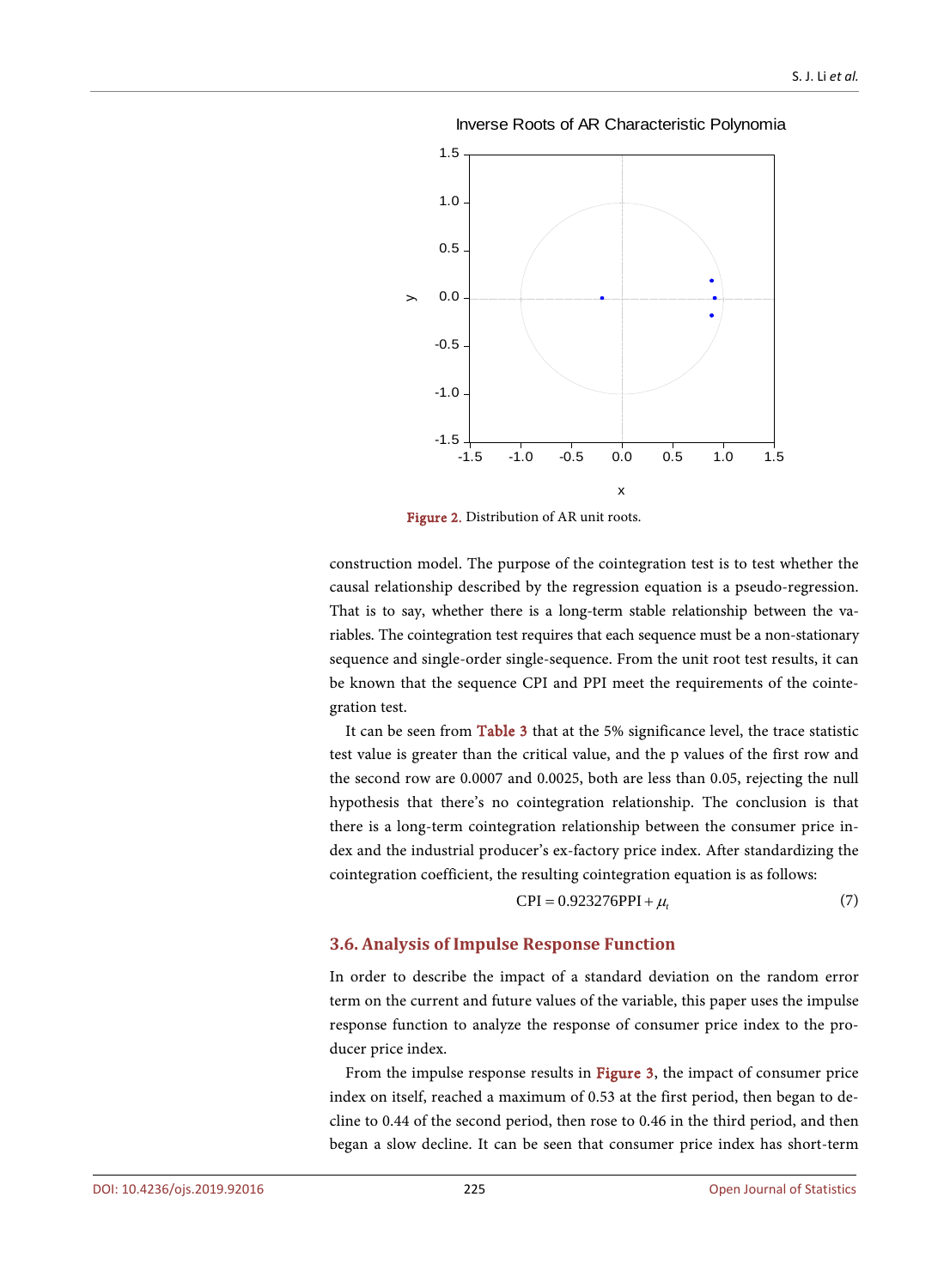| Null hypothesis:<br>Number of cointegration vectors | Eigenvalues | Trace statistics | 0.05 significance<br>level | $P$ value |
|-----------------------------------------------------|-------------|------------------|----------------------------|-----------|
| None $*$                                            | 0.125653    | 26.57579         | 15.49471                   | 0.0007    |
| At most 1*                                          | 0.067747    | 9.119681         | 3.841466                   | 0.0025    |

<span id="page-8-0"></span>

<span id="page-8-1"></span>

Figure 3. Synthesis of impulse response function.

interference to itself. In the long run, the impact of the consumer price index on itself cannot be ignored. Consumer price index did not respond immediately to the first phase of the producer price index, and began to rise with the extension of the lag period, the sixth period rose to the highest point of 0.27 and then gradually declined. Hence, whether in the long-term or short-term, although the consumer price index will have a certain impact on the producer price index, but the impact is not significant.

The producer price index began to respond to its own impact in the first phase, the fifth period reached a maximum of 1.63, and then began to decline but not to zero, indicating that the producer price index has a certain long-term impact on itself. The producer price index has a certain impact on consumer price index, in the sixth period, it reached a maximum of 0.66, and then began to slowly decline but not to zero.

To sum up: whether it is the impact of CPI on itself or the impact of PPI on CPI, and reversely, whether it is the impact of PPI on itself or the impact of CPI on PPI, it is always positive. However, this did not affect the long-term deviation between CPI and PPI under the new economic normal.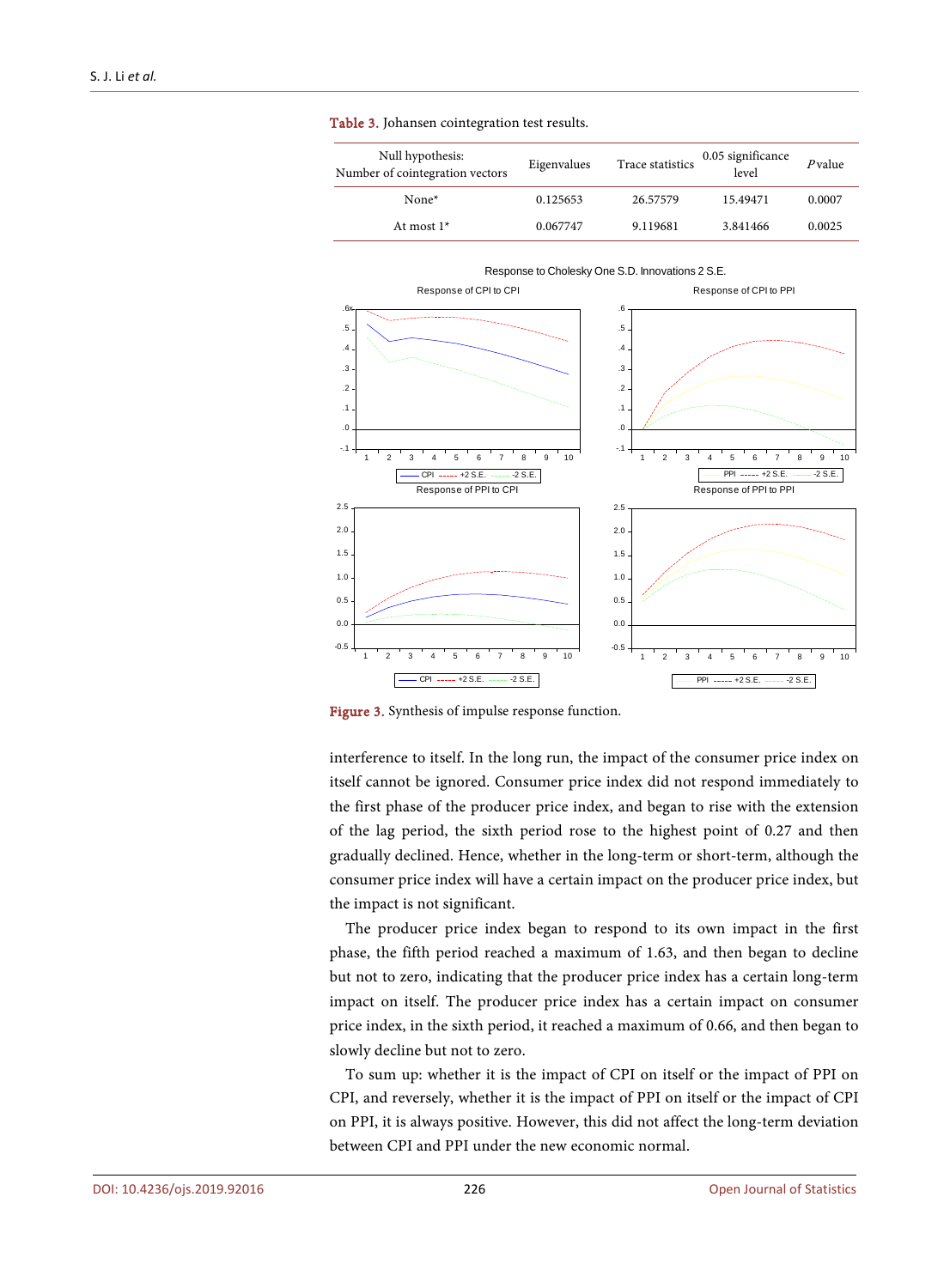#### **3.7. VEC Model Establishment and Parameter Estimation**

According to Johansen's cointegration test, there is a long-term cointegration relationship between the consumer price index and the producer price index. Based on the previous VAR(2) model, the VEC model can be established to analyze the long-term stability relationship and short-term fluctuations between the two.

The VEC model is as follows:

$$
\begin{pmatrix}\n\Delta \text{CPI} \\
\Delta \text{PPI}\n\end{pmatrix}_{t} =\n\begin{pmatrix}\n-0.052804 \\
-0.016248\n\end{pmatrix} +\n\begin{pmatrix}\n-0.168972 & 0.224526 \\
0.188154 & 0.784060\n\end{pmatrix}\n\begin{pmatrix}\n\Delta \text{CPI} \\
\Delta \text{PPI}\n\end{pmatrix}_{t-1}\n+ \begin{pmatrix}\n-0.020951 \\
-0.033789\n\end{pmatrix} \text{vecm}_{t-1} +\n\begin{pmatrix}\n\mu_{1t} \\
\mu_{2t}\n\end{pmatrix}
$$
\n(8)

where, the cointegration equation vecm<sub>*t*−1</sub>:

$$
\text{vecm}_{t-1} = -195.7560 + \text{CPI}_{t-1} + 0.923276\text{PPI}_{t-1} \tag{9}
$$

From the estimation results of the VEC model, the SC value in the model is 1.711131, which indicates that the VEC model is very reasonable. It can be seen from the equation that CPI and PPI of the previous period have a positive effect on the current PPI. For each additional percentage-point increase in CPI of the previous period, the current PPI will increase by 0.188154 percentage-point; for each additional percentage-point increase in PPI of the previous period, the current PPI will increase by 0.784060 percentage-point. The CPI of previous period has a reverse effect on the current CPI, the PPI of previous period has a positive effect on the current CPI. For every one percentage-point increase in the previous period of CPI, the current CPI will decrease by 0.168972 percentage-point; for each additional percentage-point increase in PPI of previous period, the current CPI will increase by 0.224526 percentage points. Vecm is an error correction term, and its coefficient is negative, indicating that the CPI reversely corrects the CPI value of the next period with a value of 0.020951 to reach a long-term equilibrium state, and the PPI reversely corrects the PPI value of the next period with a value of 0.033789 to reach along-term equilibrium state.

[Figure 4](#page-10-0) is the cointegration curve between the CPI sequence and PPI sequence. From 2008 to the end of 2011, the absolute value of the error correction term deviates greatly, especially in May 2008, August 2009, and August 2011. Short-term fluctuations deviate from long-term equilibrium. After 2012, the fluctuation range of the error correction item began to decrease, and gradually returned to the long-term equilibrium state, which was caused by a series of de-capacity, destocking, and supply-side reforms in China.

# **4. Conclusions**

This paper uses the VEC model to empirically analyze consumer price index and producer price index, and studies the cointegration relationship between CPI and PPI, summarizing the following four points:

1) The CPI sequence and the PPI sequence are stabilized after the first-order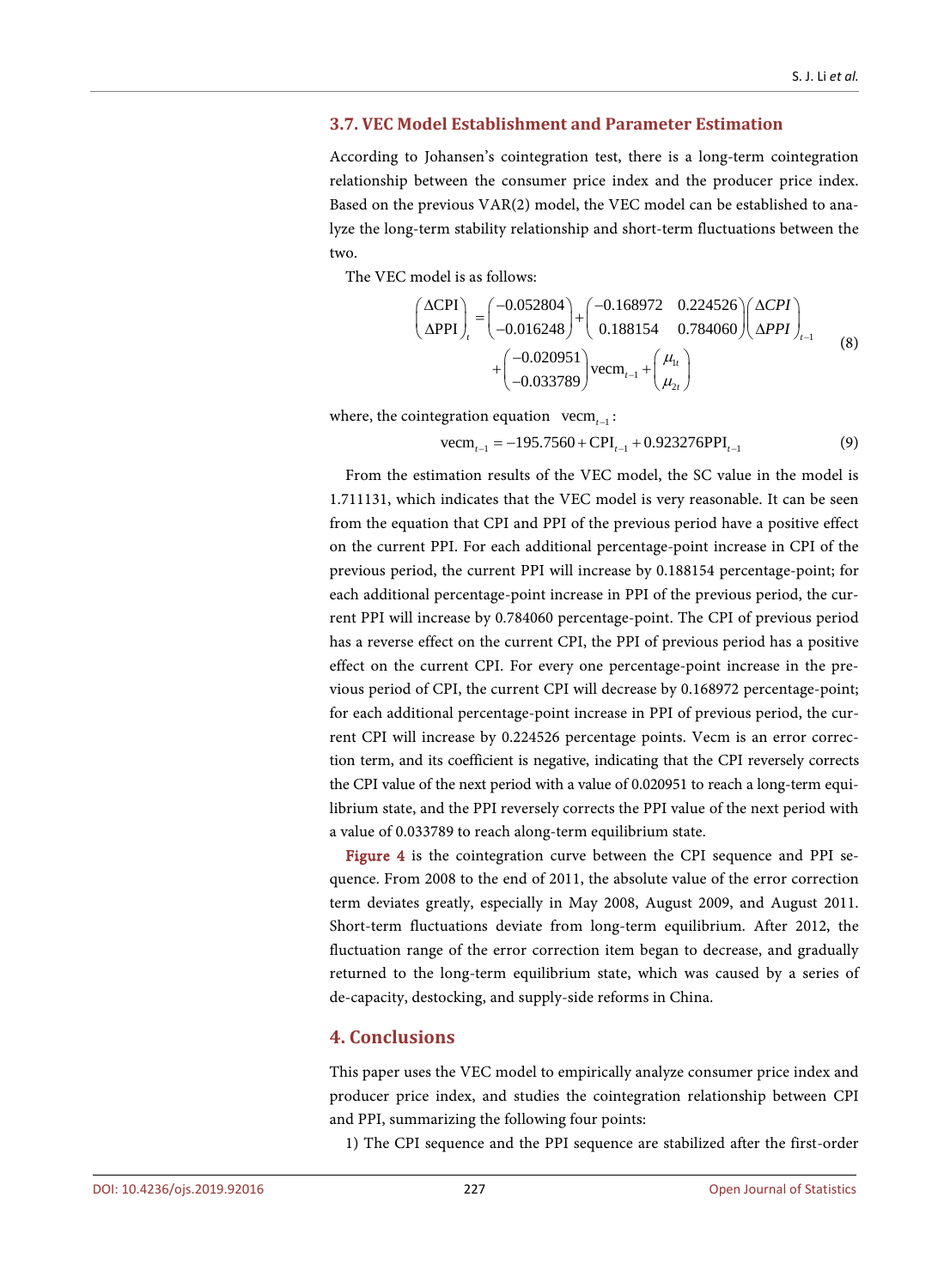<span id="page-10-0"></span>

Figure 4. Cointegration diagram of CPI and PPI.

difference, and both belong to the first-order single-order sequence. Using the two-sequence lag phase 2 to be highly significant, the VAR(2) model was constructed, indicating that the current consumer price index and the producer price index will be affected by the changes in the first two periods.

2) There is a cointegration relationship between CPI and PPI, which indicates that there is a long-term stable relationship between consumer price index and producer price index.

3) The impulse response of CPI and PPI indicates that CPI has long-term effects on its own short-term fluctuations about whether it is from short-term fluctuations or long-term effects; CPI has certain impact on PPI, but the impact is not strong. PPI has a great impact on itself and has a long-term impact on CPI, but the impact is not big.

4) The VEC model analyzed the long-term stable relationship between CPI and PPI and the short-term fluctuations. The current CPI will be affected by the reverse impact of the previous CPI and the positive impact of the previous PPI. The current PPI will be affected by the previous CPI, the positive impact and the positive impact of the previous PPI. The coefficient error correction term is a negative value, which plays a role of inversely correcting the next period of CPI and PPI values to achieve a long-term equilibrium state.

#### **Acknowledgements**

Project supported by the National Natural Science Foundation of China (61703117); National Natural Science Foundation of China (61763008); Guangxi Young and Middle-aged Teachers' Basic Ability Improvement Project (2018KY0261).

# **Conflicts of Interest**

The authors declare no conflicts of interest regarding the publication of this paper.